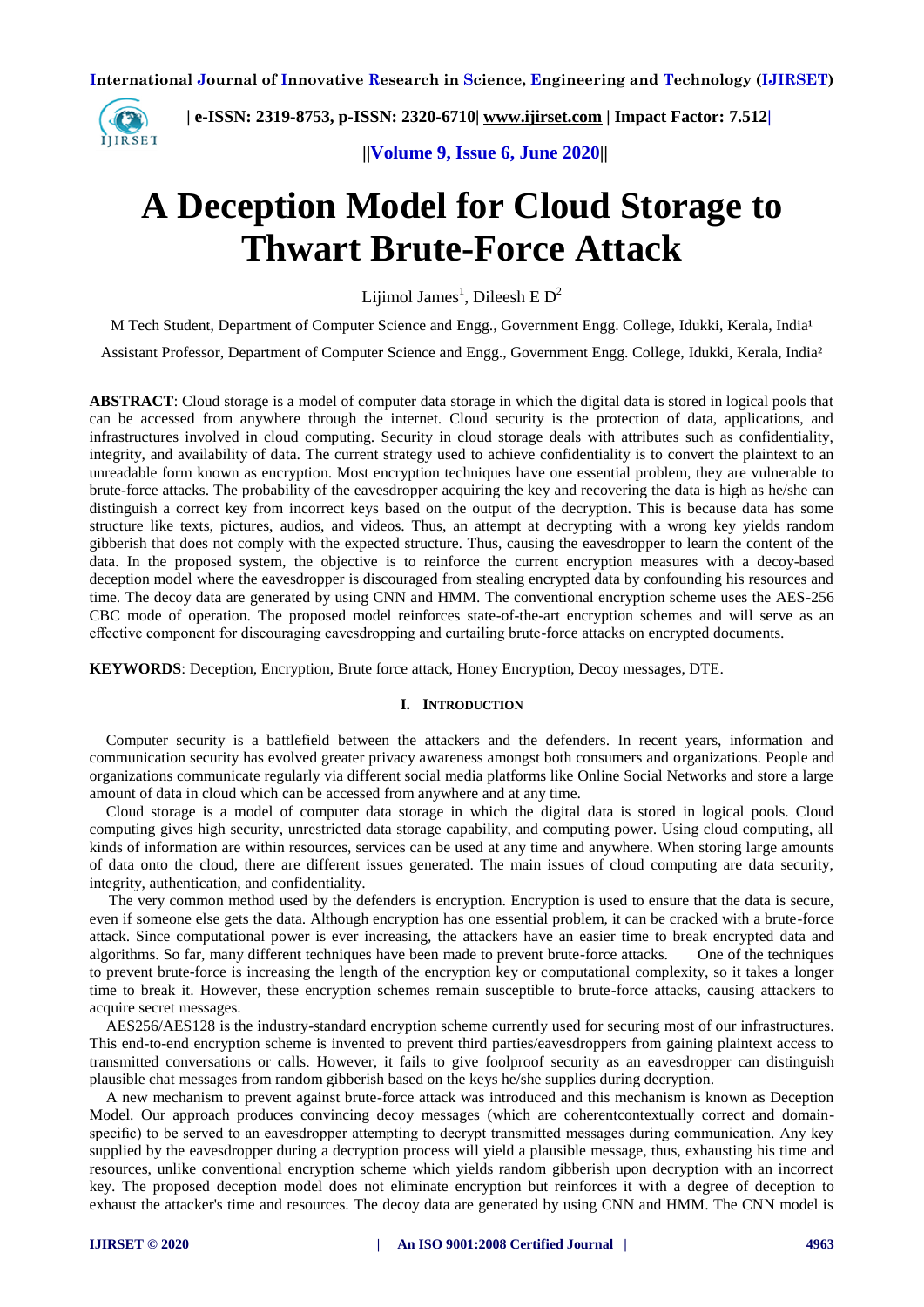

 **| e-ISSN: 2319-8753, p-ISSN: 2320-6710| [www.ijirset.com](http://www.ijirset.com/) | Impact Factor: 7.512|**

# **||Volume 9, Issue 6, June 2020||**

used to classify the domain (intent) to which the plaintext falls into, identify and extract important/special keywords from the plaintext. Based on the identified domain HMM generates a decoy file sharing similar domain as the plaintext but without any of the special keywords. The conventional encryption scheme uses the AES-256 CBC mode of operation.

The rest of this paper is organized as follows: the related works are presented in Section II. In section III, the proposed solution is presented. In Section III (B), the implementation of the proposed model within a cloud storage application is developed. Experimental results are presented in Section IV. Section V concludes the research.

## **II. RELATED WORKS**

This section presents the related works regarding the encryption-based approach and deception-based approach.

## *A. ENCRYPTION BASED APPROACHES*

A considerable amount of literature has been published on using encryption-based approaches for securing current communication network systems. In cryptography, encryption is the process of changing a message or information (plaintext) to a meaningless and unreadable form (ciphertext) so that only authorized parties can access it and those who are not authorized cannot. In an encryption scheme, the intended information or message, referred to as plaintext, is encrypted using an encryption algorithm to generate ciphertext that can be read-only if decrypted. The encryption and decryption keys are the same for symmetric encryption and the encryption and decryption keys are different for asymmetric encryption.

 Yegireddi et al. [1] proposed a survey on a cryptographic algorithm, to make a comparative study for most important algorithms in terms of data security effectiveness, key size, complexity and time, etc. Table 1 gives the comparison between all algorithms with respect to the message he intends encoding and then uses any conventional encryption scheme as the second layer of encryption. From this analysis, it is understood that AES and ECC are best in security and encryption performance.

## B**.** *DECEPTION BASED APPROACHES*

Deception-based strategies have been applied as countermeasures to delay, detect and confuse an adversary attempting to steal data on a network.

Bercovitch et al. [2] proposed Honey tokens that are artificial digital data items planted deliberately into a genuine system resource to detect unauthorized attempts to use information. "HoneyGen" is a novel method for generating honey tokens automatically by using data mining techniques. In this system, the process consists of three main phases that are rule mining, honey token generation, and likelihood rating. In rule mining, the various types of rules that characterize the real data are extracted from the production database; honey token generation in which based on the extracted rules an artificial relational database is generated; and the likelihood rating in which based on its similarity to the real data a score is calculated for each honeytoken. Based on the score honey tokens are generated. The limitation of this work is, it cannot support for long text documents.

Juels et al. [3] proposed honeywords (decoy passwords) to detect attacks against hashed password databases. The paper proposes an alternative approach that selects the honeywords from existing user passwords in the system to provide realistic honeywords. For each user account, the legitimate password is stored with several honeywords to sense impersonation. If honeywords are selected properly, a cyber-attacker who steals a file of hashed passwords cannot be sure if it is the real password or a honeyword for an account. Moreover, log in with a honeyword will trigger an alarm notifying the administrator about a password file breach. The generating methods are Chaffing -by tweaking, Chaffing-with-a-password-model, Chaffing with "Tough Nuts" and Hybrid Method. The limitation of this work is that this method can only be used in passwords.

Hyun-Ju Jo et al. [4] proposed two countermeasures. The two techniques are honey encryption and the structural code scheme. Both methods look different; however, they have similar security goals and they both use feature distribution transforming encoders based on statistical schemes. The purpose of this scheme is to create false plaintext to protect the original plaintext. First, a system user trains text data to obtain the word frequency, given an assumption that plain text follows the Markov process. The next step is to generate a corpus, which is a database for an encoding and decoding process. The final step is to encode or decode user data with the corpus. The main limitation of this work is, repeated trials were required to build the syntactically meaningful plain text.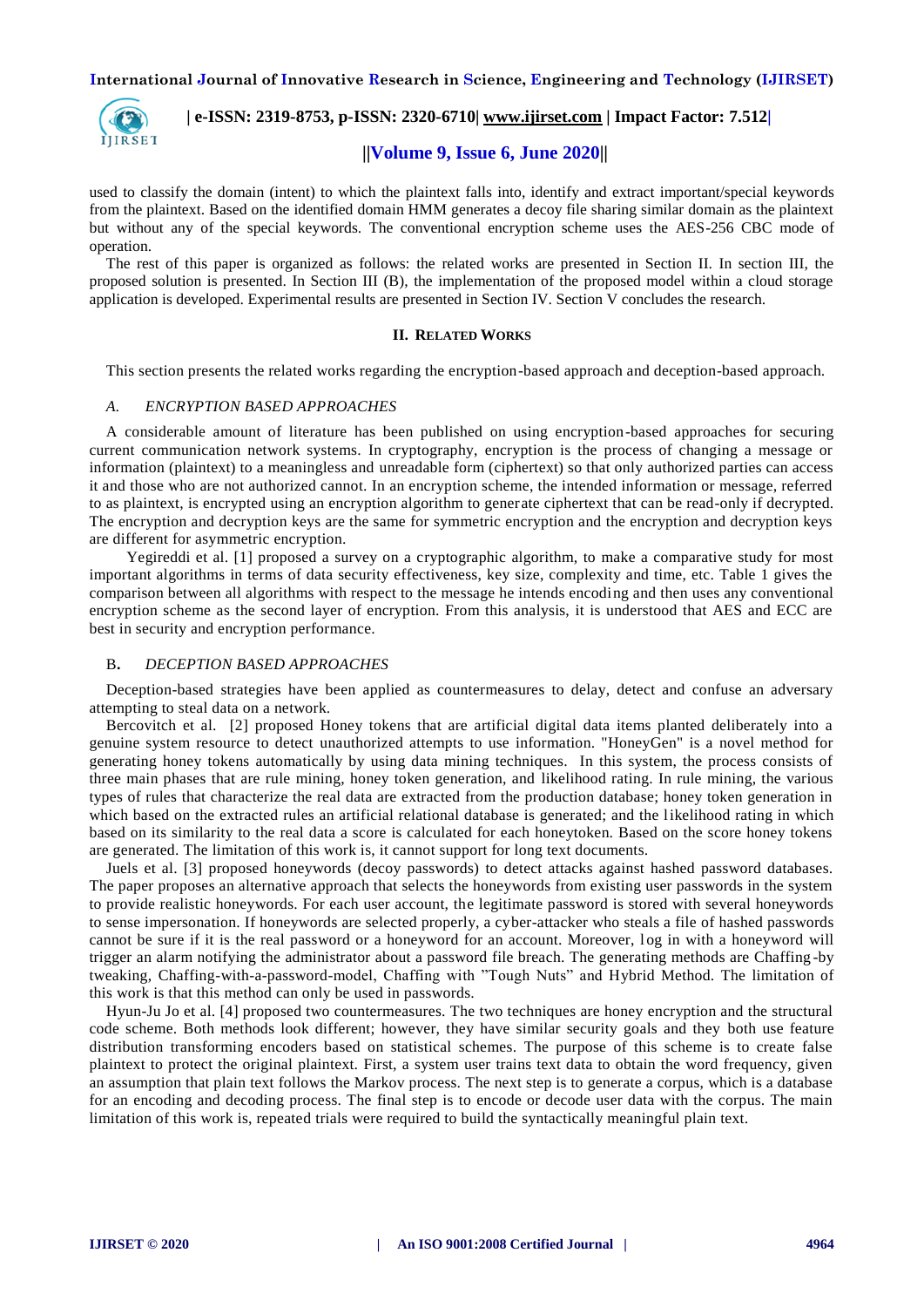

# **| e-ISSN: 2319-8753, p-ISSN: 2320-6710| [www.ijirset.com](http://www.ijirset.com/) | Impact Factor: 7.512|**

| Algorithms      | <b>Key Size</b> | <b>Block</b> | Round           | <b>Structure</b> | Flexib         | Features               |
|-----------------|-----------------|--------------|-----------------|------------------|----------------|------------------------|
|                 |                 | <b>Size</b>  |                 |                  | le.            |                        |
| <b>DES</b>      | 64 bits         | 64 bits      | 16              | Fiestel          | N <sub>0</sub> | Not Strong Enough      |
|                 |                 |              |                 |                  |                |                        |
| 3DES            | 112 or 168      | 64 bits      | 48              | Fiestel          | Yes            | Adequate Security and  |
|                 | <b>bits</b>     |              |                 |                  |                | fast                   |
|                 |                 |              |                 |                  |                |                        |
| <b>RSA</b>      | 1024<br>to      | 128 bits     | 1               | Public Key       | No             | Excellent Security and |
|                 | 4096 bits       |              |                 | Algorithm        |                | Low Speed              |
|                 |                 |              |                 |                  |                |                        |
| <b>ECC</b>      | variable        | variable     | $\mathbf{1}$    | Public Key       | Yes            | Excellent Security and |
|                 |                 |              |                 | Algorithm        |                | fast Speed             |
|                 |                 |              |                 |                  |                |                        |
| RC <sub>6</sub> | 128 to 256      | 128 bits     | 20              | Fiestel          | Yes            | Good Security          |
|                 | bits            |              |                 |                  |                |                        |
| <b>AES</b>      | 124, 192,       | 128 bits     | 10 <sub>1</sub> | Substitution     | Yes            | Security is excellent. |
|                 | 256 bits        |              | 12,14           | and              |                | It is best in security |
|                 |                 |              |                 | Permutation      |                | Encryption<br>and      |
|                 |                 |              |                 |                  |                | performance            |

# **||Volume 9, Issue 6, June 2020||**

Table 1: Comparison of Cryptographic Algorithm

Beunardeau et al. [5] proposed a new technique known as Probabilistic context-free grammars (PCFG). In this technique, the sentence is converted to the syntax tree or parse tree to generate a Skelton. The rules are rewritten and applied to the Skelton to generate decoy data. In this work semantics of the decoy file are not achieved.

Joo-Im Kim et al. [6] proposed a technique that efforts to strengthen the security of the Instant Messaging (IM) system. Conventional message encryption uses a secret or private key. However, the key is vulnerable to a brute force attack, causing to acquire the original message. A countermeasure was introduced that is plausible looking but fake plaintexts, other than the conventional message encryption which is vulnerable to brute force attack. The technique is called HoneyEncryption (HE). The plaintext is encoded using distribution-transforming encoders (DTE) and cumulative massive function (CMF) served as a code table, converting hexadecimal numbers to characters and vice versa to generate decoy data. In this work, the length of the message must be greater than 33 and it cannot generate decoy messages from the diverse domain.

Whitham et al. [7] proposed four designs for automating the construction of honey file content. Each of the designs employed the same three stages: template selection, content extraction, and document population. The new designs select a document from the target directory as a template and employ word transposition and substitution based on parts of speech tagging and n-grams collected from both the target directory and the surrounding file system. The new designs were able to successfully mimic the content from the target directory. The limitation is, it does not yield an accurate domain-specific document.

Edwin Mok et al. [8] proposed a technique for cloud data protection known as extended honey encryption (XHE). An eXtended Honey Encryption (XHE) scheme is done by adding an additional protection mechanism on the encrypted data. When the attacker attempts to access these encrypted data by entering the incorrect password, instead of rejecting the access, the HE algorithm generates an indistinguishable bogus data, in which the attacker could not determine whether the guessed password is working correctly or not. XHE algorithm is divided into 2 sub algorithms in order to protect the file's name and file's extension. The file name is given as the input to the DTE encode1 algorithm to obtain a set of prefix seed values from seed space. Then the file extension is given as the input to the DTE encode 2 algorithms to obtain a set of suffix seed values from seed space. IS\_encode1 and IS encode2 algorithm are used to generate a series of fake file names and file extensions. In this work, only the file name and extension are generated/replaced, content is not changed.

Prakruthi et al. [9] proposed a novel comprehensibility manipulation framework (CMF) to generate comprehend fake documents, which can be used for fooling attackers and increasing the cost of data ex-filtration by wasting their time and resources. CMF requires an original document as input and generates fake documents that are both believable and readable for the attacker, possess no important information, and are hard to comprehend. CMF for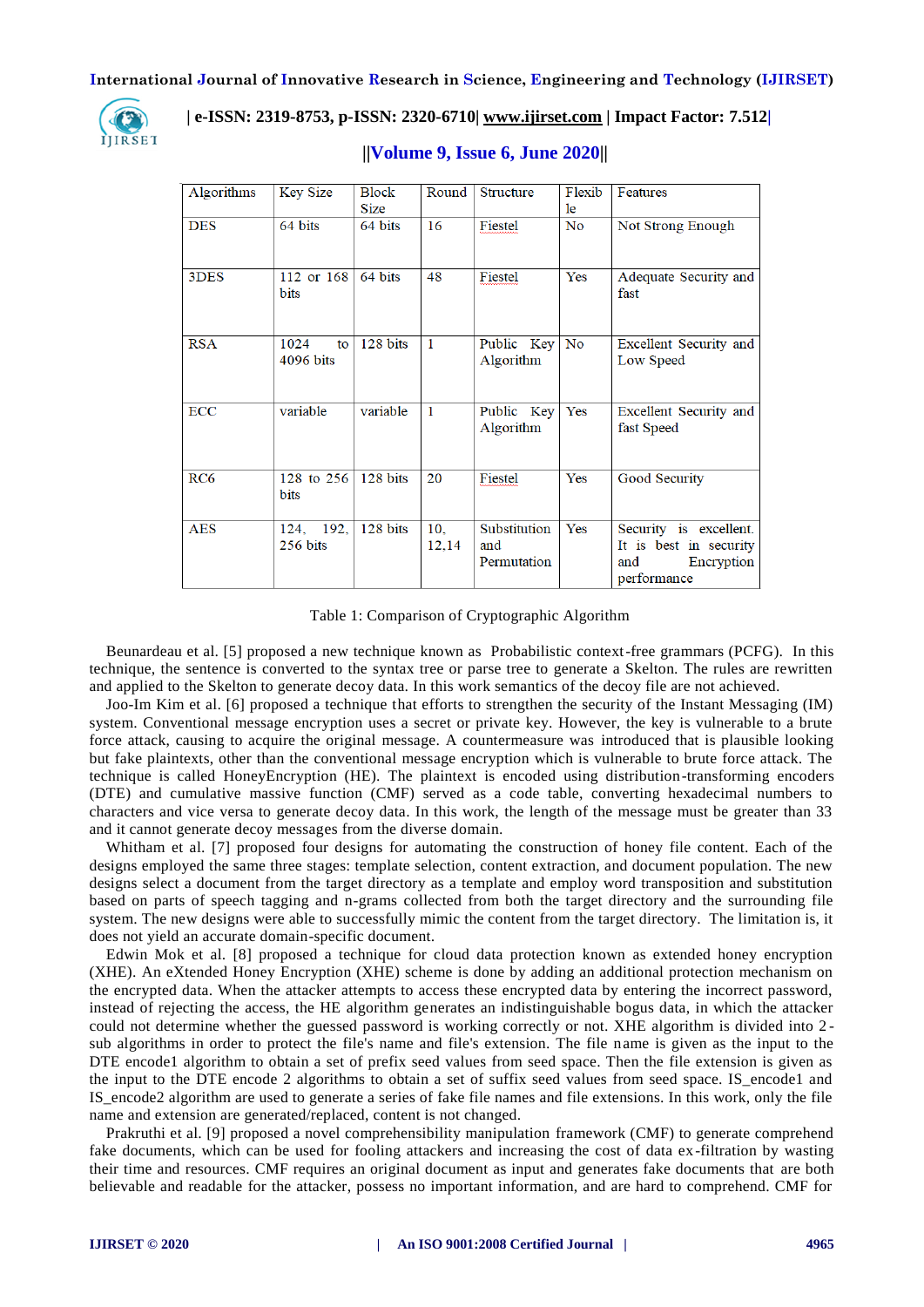

 **| e-ISSN: 2319-8753, p-ISSN: 2320-6710| [www.ijirset.com](http://www.ijirset.com/) | Impact Factor: 7.512|**

# **||Volume 9, Issue 6, June 2020||**

generating fake documents consists of four modules: input preparation, pre-processing, modification, and postprocessing. In this work, it does not yield an accurate domain-specific document, and semantic is not included.

Omolara et al. [10] proposed HE an encryption scheme that supplies valid-looking, but fake plaintext for every incorrect key used by an intruder to decrypt a message. All possible messages relative to the original message are mapped to a seed space such that any key supplied by the attacker when decrypting a message produces a relative, but a fake message from the original message and this makes it difficult for him to determine if he has recovered the original message or not. Decoy messages are generated by using Stanford Dependency Parser and Wordnet from Princeton. This technique cannot support for large documents.

Omolara et al. [11] proposed a decoy-based deception model for preventing eavesdroppers from stealing encrypted messages and applied it for the security of instant messaging on real-world deployment. Any key supplied by the eavesdropper during a decryption process will yield a plausible message, thus, exhausting his time and resources, unlike conventional encryption scheme which yields random gibberish upon decryption with an incorrect key. The proposed deception model uses BLSTM-RNN and HMM to generate decoy messages. The BLSTM-RNN model will be used to classify the domain (intent) to which a plaintext falls into, identify and extract important/special keywords from the plaintext. The HMM scans through the identified domain and then generate a decoy message sharing similar domain as the plaintext but without any of the special/keywords. The limitation of this work is that RNN is only suitable for temporal data and cannot support long messages.

#### **III.PROPOSED DECEPTION MODEL (DM)**

This section presents our proposed deception model (DM) designed to reinforce the current encryption scheme. We define the overall architecture as a DM-then Encrypt construction. The definition of DM-then-Encrypt is given as:

*Definition 1*: Let DM =(encode, decode) be a deception scheme whose outputs are in the space  $S = \{0,1\}$ .

Let  $SE =$  (encryption, decryption) be asymmetric encryption scheme with message space S and someciphertext space C.

Therefore, DM-then-Encrypt = [DM, SE]. Thus, DM is applied for the first layer of encoding, followed by the second layer of encryption using the symmetric encryption scheme, SE. The objective of the DM-then-Encrypt model is to ensure that a plausible-looking but fake plaintext is generated during decryption of the ciphertext under any given key. This implies the generation of decoy messages sharing similar distribution and indistinguishable characteristics as the plaintext.

 Fig 2 shows an overall architecture of the system. First, the user can upload an encrypted file to the cloud. For the conventional encryption layer, we employed state of the art AES encryption scheme as it is the industry standard used for encryption at present. If a user downloads the file with the correct key, then the original file is been downloaded. If an attacker downloads with an incorrect key, then a plausible looking but fake decoy file is been generated and send it to the attacker.



Fig 2: An architecture of the overall System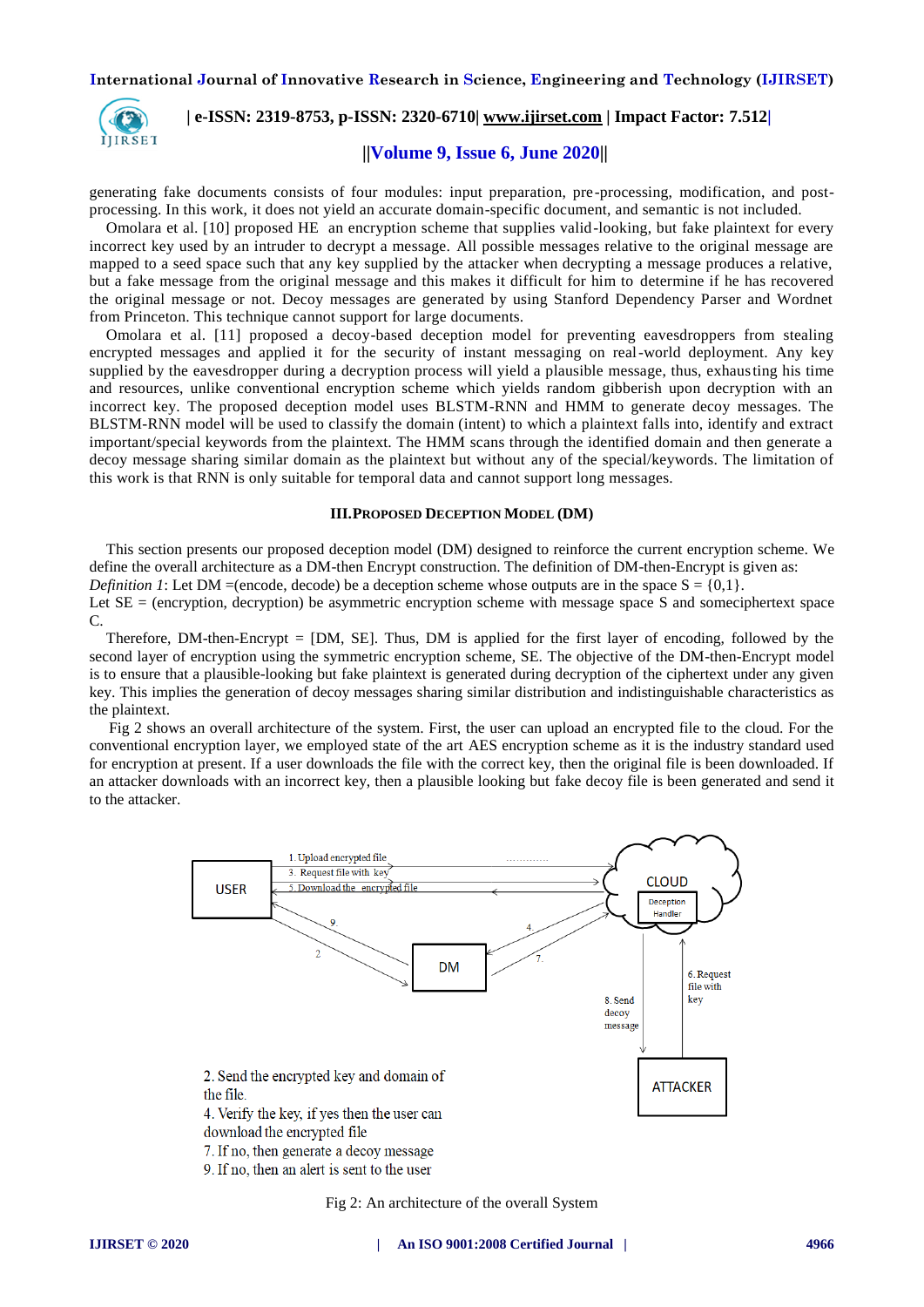

# **| e-ISSN: 2319-8753, p-ISSN: 2320-6710| [www.ijirset.com](http://www.ijirset.com/) | Impact Factor: 7.512|**

# **||Volume 9, Issue 6, June 2020||**

## *A. PRELIMINARY DESCRIPTION OF THE BUILDING BLOCKS OF THE PROPOSED DM*

This research incorporates Convolutional Neural Network (CNN) and a Hidden Markov Model (HMM). The Convolutional Neural Network is a class of deep learning and Natural Language Processing. CNN are multilayer perceptrons. Multilayer perceptrons usually mean fully connected networks, that is, each neuron in one layer is connected to all neurons in the next layer. This makes CNN prone to over-fitting data. CNN takes advantage of the hierarchical pattern in data and assembles more complex patterns using smaller and simpler patterns. CNN uses little pre-processing compared to other text classification algorithm.

 Hidden Markov Model is a statistical Markov model in which the system being modeled is assumed to be a Markov process with unobservable states. The HMM can be represented as the simplest dynamic Bayesian Network. In this work, the CNN model is used to classify the domain (intent) to which the plaintext falls into, identify and extract important/special keywords from the plaintext. Based on the identified domain HMM generates a decoy file sharing similar domain as the plaintext but without any of the special keywords.

#### *B. IMPLEMENTATION*

The basic DM system was developed using Python 3.0. The cloud used is Dropbox. The application uses a central server known as Deception Model (DM). The user first encrypts the file and uploads it to the cloud. The encryption algorithm used is AES-256 in CBC mode of operation and HMAC-SHA256 for authenticating the users. At the same time, the user encrypts the key, file name, and domain using DM's public key and sent it to the DM. So that the DM can decrypt it with their private key. If the user downloads the file with the same key, then the deception handler sends the key to the DM and DM verifies it whether it is the correct key or not. If the key is correct, then the user can download the file. If the key is incorrect, then the DM generates a plausible looking but fake decoy file and send it to the attacker. So, the attacker thinks that this was the original key and he/she does not try with any other key. By this brute-force attack can be prevented. DM also sends an alert to the user, if an attacker tries to access his/her file.

 In designing CNN, first, the dataset is pre-processed and trained to build a model. Based on the model intent/domain classification is done. The datasets are generated from diverse domains based on emotions. In the CNN model, the first convolution is performed on the sentence matrix to generate a variable length feature map. An activation function ReLu is applied to each feature map. Then max pooling is done that is, the maximum value from each feature map is taken and concatenate together to form a single feature map. Then softmax function is used for multiclass classification. For example, if the plaintext is:

" I like this movie very much"

The domain/intent identified will be movie liking. So, the decoy message will be generated based on the same domain. But the special words from the plaintext are not revealed during decoy generation. HMM is used to generate decoy messages. The training dataset (classified by labels) is pre-processed to build the HMM to generate a meaningful output sentence related to the same domain. To generate a decoy file, first, the state space is defined and a transition matrix is created for the hidden states. Then the observation probability matrix is created. Then find the maximum probability of each path that gets to state. At the end of the sequence, create the most likely path by selecting the state that won each time.



Fig 3: Flowchart showing how files are processed and how they generate decoy files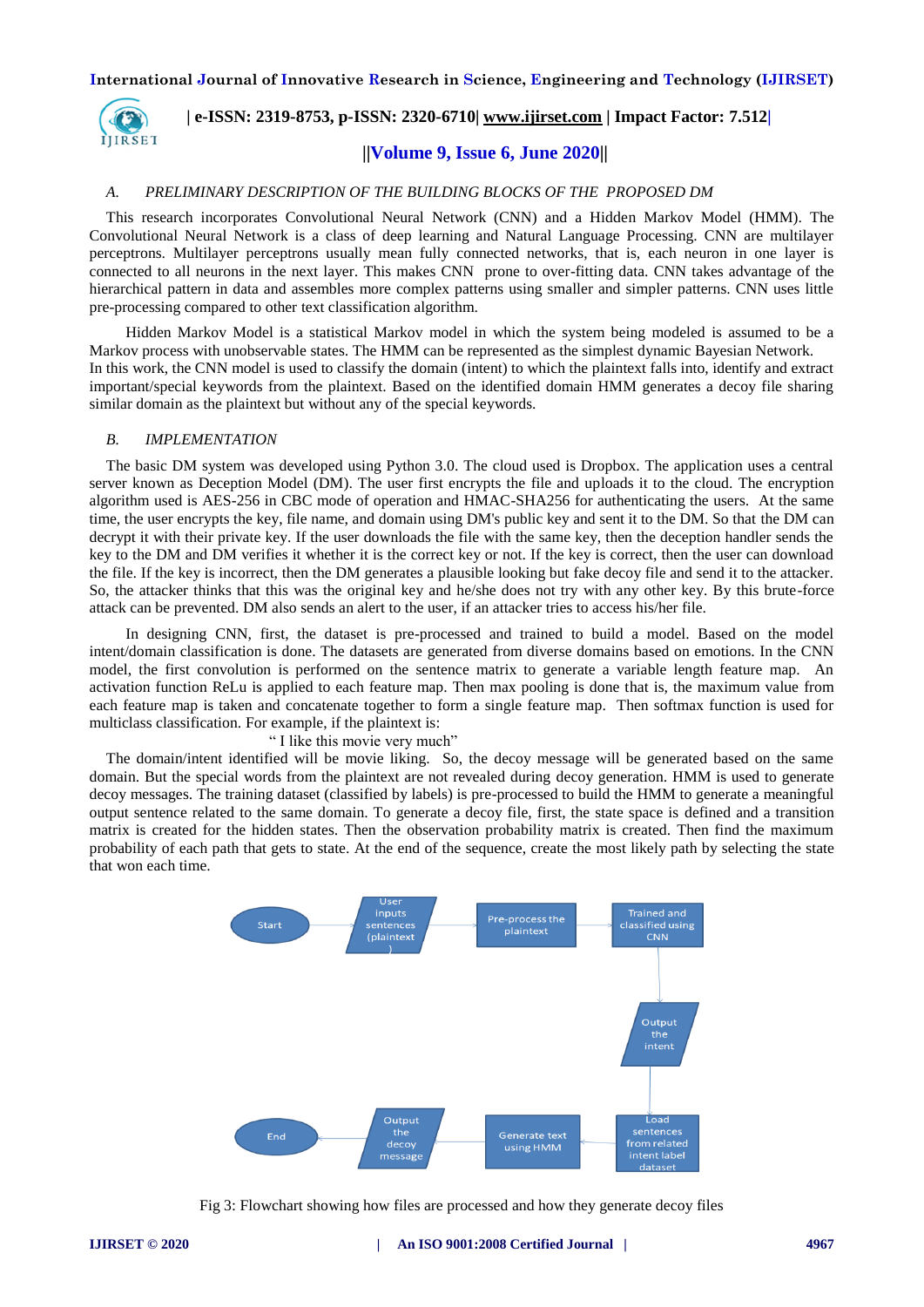

# **| e-ISSN: 2319-8753, p-ISSN: 2320-6710| [www.ijirset.com](http://www.ijirset.com/) | Impact Factor: 7.512|**

# **||Volume 9, Issue 6, June 2020||**

 Fig 3 shows the flowchart showing how files are processed and how they generate decoy files using Hidden Markov Model (HMM). Fig 4(A) shows a text document that is uploaded to the cloud. Fig 4(B) shows a decoy file that is generated when an attacker tries to access the file with an incorrect key.

#### happy1 - Notepad

File Edit Format View Help

The term happiness is used in the context of mental or emotional states, including positive or pleasant emotions ranging from contentment to intense joy. It is also used in the context of life satisfaction, subjective well-being, eudaimonia, flourishing and well-being. Since the 1960s, happiness research has been conducted in a wide variety of scientific disciplines, including gerontology, social psychology and positive psychology, clinical and medical research and happiness economics.Philosophy of happiness is often discussed in conjunction with ethics. Traditional European societies, inherited from the Greeks and from Christianity, often linked happiness with morality, which was concerned with the performance in a certain kind of role in a certain kind of social life. However, with the rise of individualism, begotten partly by Protestantism and capitalism, the links between duty in a society and happiness were gradually broken. The consequence was a redefinition of the moral terms. Happiness is no longer defined in relation to social life, but in terms of individual psychology. Happiness, however, remains a difficult term for moral philosophy. Throughout the history of moral philosophy, there has been an oscillation between attempts to define morality in terms of consequences leading to happiness and attempts to define morality in terms that have nothing to do with happiness at all. In the Nicomachean Ethics, written in 350 BCE, Aristotle stated that happiness (also being well and doing well) is the only thing that humans desire for their own sake, unlike riches, honour, health or friendship. He observed that men sought riches, or honour, or health not only for their own sake but also in order to be happy. For Aristotle the term eudaimonia, which is translated as 'happiness' or 'flourishing' is an activity rather than an emotion or a state. Eudaimonia is a classical Greek word consists of the word "eu" ("good" or "well being") and "daimon" ("spirit" or "minor deity", used by extension to mean one's lot or fortune). Thus understood, the happy life is the good life, that is, a life in which a person fulfills human nature in an excellent way. Specifically, Aristotle argued that the good life is the life of excellent rational activity. He arrived at this claim with the "Function Argument". Basically, if it is right, every living thing has a function, that which it uniquely does. For Aristotle human function is to reason, since it is that alone which humans uniquely do. And performing one's function well, or excellently, is good. According to Aristotle, the life of excellent rational activity is the happy life. Aristotle argued a second best life for those incapable of excellent rational activity was the life of moral virtue.

## Fig 4(A): Simulation of original text document that is uploaded to the cloud

my file (47) - Notepad

File Edit Format View Help

I felt miserable.This feeling was quite deep when my girlfriend told me in first year at school once before, did not getIt was for me to buy wife. My sister marrying a bad man.I had been sniffing glue and some pornographic scenes came on, I felt as if I was an unexpected death.After two or three days.Sadness, no, I felt very sad when I don't know why suddenly I began to remind of myI cried myself to sleep.I lost my father had been locked out by my house.I ran a race for the first time.ItI had failed to get married in a restless and disturbing way at school. And I felt sad with the life of another person, a common friend, that is in a factory, and made me sad. Then I started crying in the sport.When I heard that my former boyfriend with whom I had known it would have liked to go out with my mother, On her birthday I put a present as I wanted to go skating the next morning, just as the results came out when they had been ill for a long sick-bed.But she did not know how to do and it affected me deeply.When I realized that we separate. The next day my grandmother died - I was very dissatisfied with myself when I did not know until two days grandfather"Marriage crises. Some time later I knew he was sick.My grandfather died.He asked me for my future but if I had been with another girl I was feeling for my mum, sadness forI was extremely sad.Although it was neither looked at the University of Malawi I felt an intense feeling of sadness. My relationship with a new carA year later one of my best friend died, at the age of 53 years.The person expressed regret, and everything had closed and locked forever. when I did not know how to.I did not work out well.WhenI felt uncomfortable and tried to peep.

# Fig 4(B): Simulation of decoy file that is generated

# **IV.RESULT ANALYSIS**

We evaluate the performance of the proposed DM to determine its effectiveness. The evaluation is divided into two parts. The first part is to evaluate the proposed DM based on the accuracy using CNN and RNN. The second part is to determine the performance of the DM. The evaluations are based on accuracy and Hamming distance.

## *A. COMPARISON OF ACCURACY*

Accuracy is the degree to which the result of a measurement, calculation, or specification conforms to the correct value or a standard. That is the quality or state of being correct or precise. The accuracy of the proposed DM using CNN is 89 percentage and the accuracy of the proposed DM using RNN is 85 percentage. CNN has higher accuracy compared to RNN. Therefore, CNN is better for classifying large text documents.

# *B. HAMMING DISTANCE*

The Hamming distance is a metric used for estimating the edit distance between two strings of characters to determine the number of positions where the strings have different characters. It quantifies the minimum number of substitutions/errors required to transform the plaintext into the ciphertext. The Hamming distance between the number